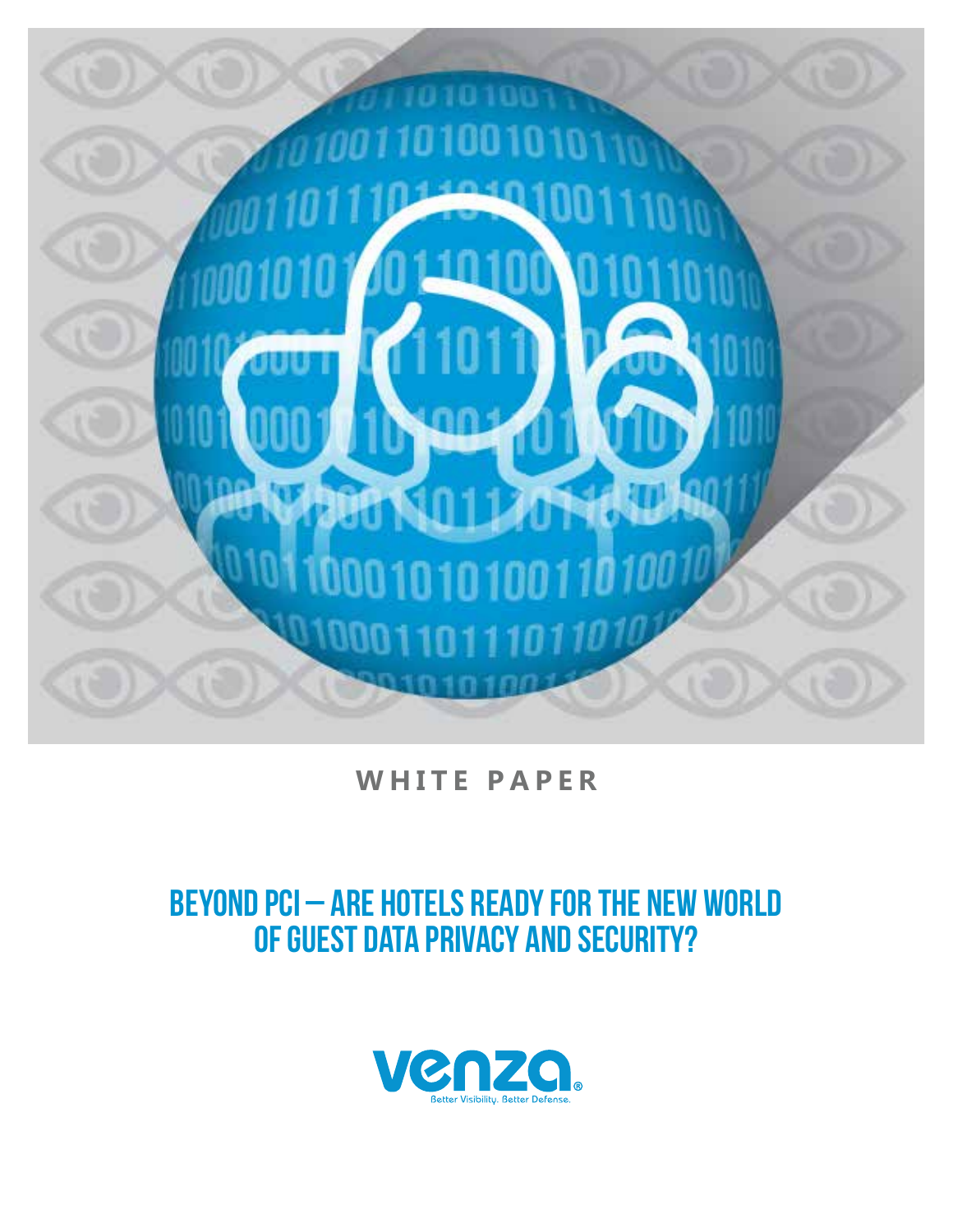## BEYOND PCI – ARE HOTELS READY FOR THE NEW WORLD OF GUEST DATA PRIVACY AND SECURITY? **DANIEL JOHNSON**

**"These companies and their employees forget even following PCI or filing the requisite paperwork, have no clue when they are handling your personally identifiable or financial information,"** 

Privacy concerns are paramount in virtually every industry, especially when it comes to personal information like Social Security numbers, credit card and banking data, and medical history. In the hospitality industry, which sees millions of visitors a year, the securing of data is a mounting concern with breaches making news headlines on a regular basis. As an industry estimated at over \$177 billion in 2014, the hotel sector is among the most influential markets in the United States. With over 54,000 properties, more than five million rooms, and hundreds of millions of domestic and international guests each year, hospitality services are a key part of the American – and global – financial climate. In light of recent highly publicized breaches, the hospitality industry must broaden its scope of definition for security to go beyond minimal compliance.

### **PCI is just the beginning**

The "Payment Card Industry Data Security Standard" (PCI DSS for short) was first officially introduced in 2001 and by late 2007 the first wave of a standard method for merchants to achieve PCI Compliance was in place. Since then, compliance standards have been at the forefront of precautionary measures, offering guidelines for keeping sensitive cardholder information related to guest payments safe from attack.

The landscape related to cybercrime, legal precedents, security practices, and privacy management continues to change. Subsequently, so do the ways in which hotels must handle data transmission and security, moving beyond the limited guidelines afforded by PCI DSS. With the level of personal interaction between hotel staff and the sensitive information of their guests, especially in this tech-centered era, privacy concerns have been developing in size and scale. In a telling Forbes article, the former director of security compliance at Wyndham Hotels expressed his concerns about how many operators are handling personal data. "These companies and their employees forget even following PCI or filing the requisite paperwork, have no clue when they are handling your personally identifiable or financial information," he said. "Our findings show that there is little to no training of employees on data privacy – insufficient or no policies in place for the protection of data."

PCI DSS updates are frequent enough. Version 3.2, for example, was published in May of 2016, roughly a year following the release of 3.1. Failure to comply to the standards can result in fines, lawsuits, scandals, extremely bad publicity and even bans from processing credit cards. It's critical for hotels and resorts to be up-todate with the latest changes surrounding data security requirements. However, data security goes well beyond protecting cardholder information. Privacy in the United States

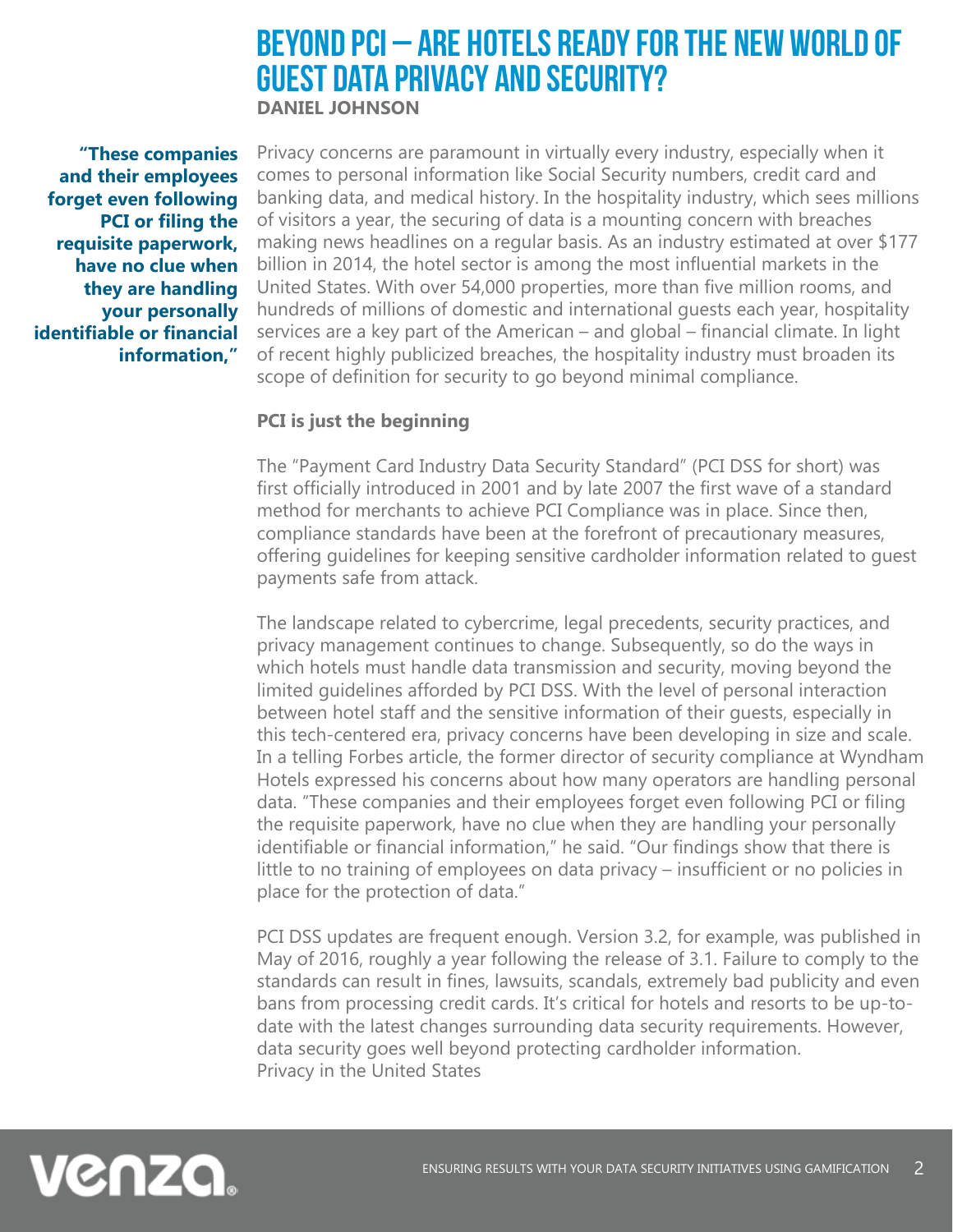**While the U.S. Commerce has continued to uphold the requirements under Safe Harbor, this grievous shortcoming has left many U.S. companies at risk.** 

Privacy is one area that's in the midst of a serious debate in 2016. Despite **Department of** the seemingly unanimous agreement of the importance of privacy and the protection of personally identifiable information (PII) and payment data, the United States currently does not have adequate legislation regarding data surveillance and storage. While some policies exist on local or state levels related to privacy requirements, the lack of a coherent, unified national direction is quite startling. This is especially concerning in light of the European Union's (EU) strict policies regarding the minimum set of protections required by hospitality businesses operating across Europe. As such, the boundaries between the U.S. and the E.U. are widening, as domestic hotels struggle to keep up with required safeguards necessary to transfer information on European citizens.

#### **Safe Harbor and Privacy Shield**

In order to protect the well-being of the citizens of its member states, the EU implemented a set of directives necessary to keep personally identifiable information confidential. Within the Charter of Fundamental Rights of the European Union, under the heading "Protection of personal data", Article 8 stipulates:

- Everyone has the right to the protection of personal data concerning him or her.
- Such data must be processed fairly for specified purposes and on the basis of the consent of the person concerned or some other legitimate basis laid down by law. Everyone has the right of access to data which has been collected concerning him or her, and the right to have it rectified.
- Compliance with these rules shall be subject to control by an independent authority.

Directive 95/46/EC was adopted to harmonize national provisions on protection of individuals in processing and free movement of personal data. The directive has been implemented in all EU countries.

U.S. companies wishing to deal internationally have historically been asked to meet a set of similar requirements, originally known as Safe Harbor. However, in October 2015, this Act was struck down as invalid, leaving over 4,500 U.S. operations without privacy guidelines for the transfer of data. This was a major blow to the hospitality market.

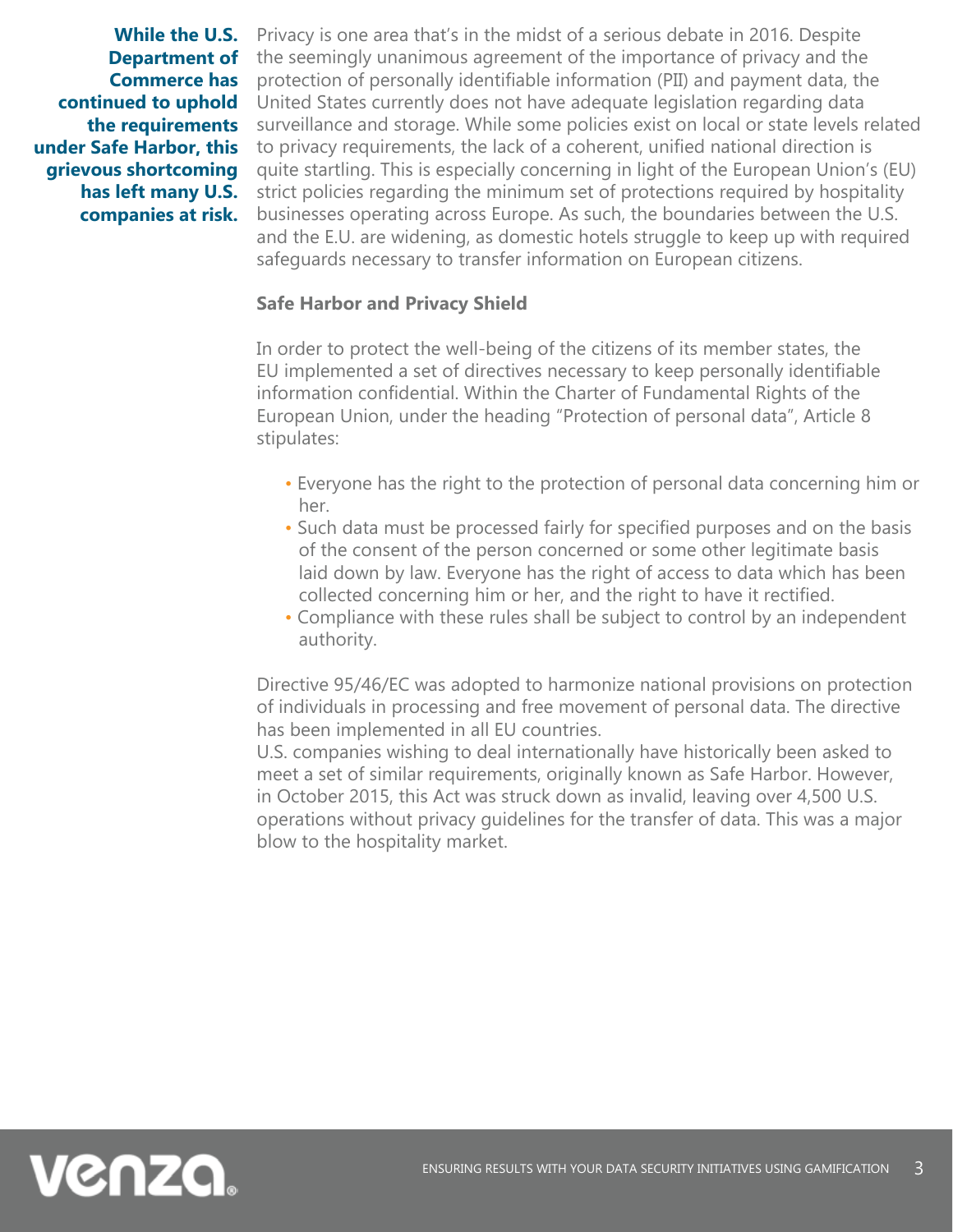**Hotels process vast quantities of data, much of it private information that goes beyond PCI. For example, in order to book a room, guests are required to input names, addresses, payment information, contact numbers, and email addresses – in short, the types of data necessary for criminals to steal an identity.** 

While the U.S. Department of Commerce has continued to uphold the requirements under Safe Harbor, this grievous shortcoming has left many U.S. companies at risk. In response to this invalidation, a new set of requirements known as Privacy Shield were designed to fix the gaps left in the aftermath of Safe Harbor's demise. However, this initiative, too, has been deemed to not be robust enough to meet international guidelines. Next steps are uncertain and hotels that are not monitoring this ongoing multinational discussion in anticipation of an eventual outcome may find themselves in hot water.

#### **Hotel Corporate Responsibility and PII**

With ever more data being generated, collected, harvested and processed, issues around data privacy and protection will continue to grow. This concept is at the forefront of doing business both in the United States and beyond, and should be a key factor in implementing best practices across any industry. There's consensus with the thinking that no business should be permitted to abuse, misuse, or otherwise, mishandle personally identifiable information (PII). However, there is no consensus on how to ensure the protection of PII. Nowhere is this more critically true than in the hospitality industry. The best practice for organizations that recognize the risk and challenges associated with compliance is to create environments that offer both operational efficiency and information security.

Hotels process vast quantities of data, much of it private information that goes beyond PCI. For example, in order to book a room, guests are required to input names, addresses, payment information, contact numbers, and email addresses – in short, the types of data necessary for criminals to steal an identity. While protecting payment information is a strong start, PII protection requires extra measures to ensure every piece of information provided by a guest is safeguarded to the highest possible level. This is a human issue and one that needs to be highly scrutinized. Establishing security protocols and implementing procedures to ensure that data is not stolen or used in an improper capacity is of paramount concern. In a world of cloud-based computing, data mining, high turnover and outsourcing, it only takes one wrong move to put your entire brand, and your reputation, in harm's way.